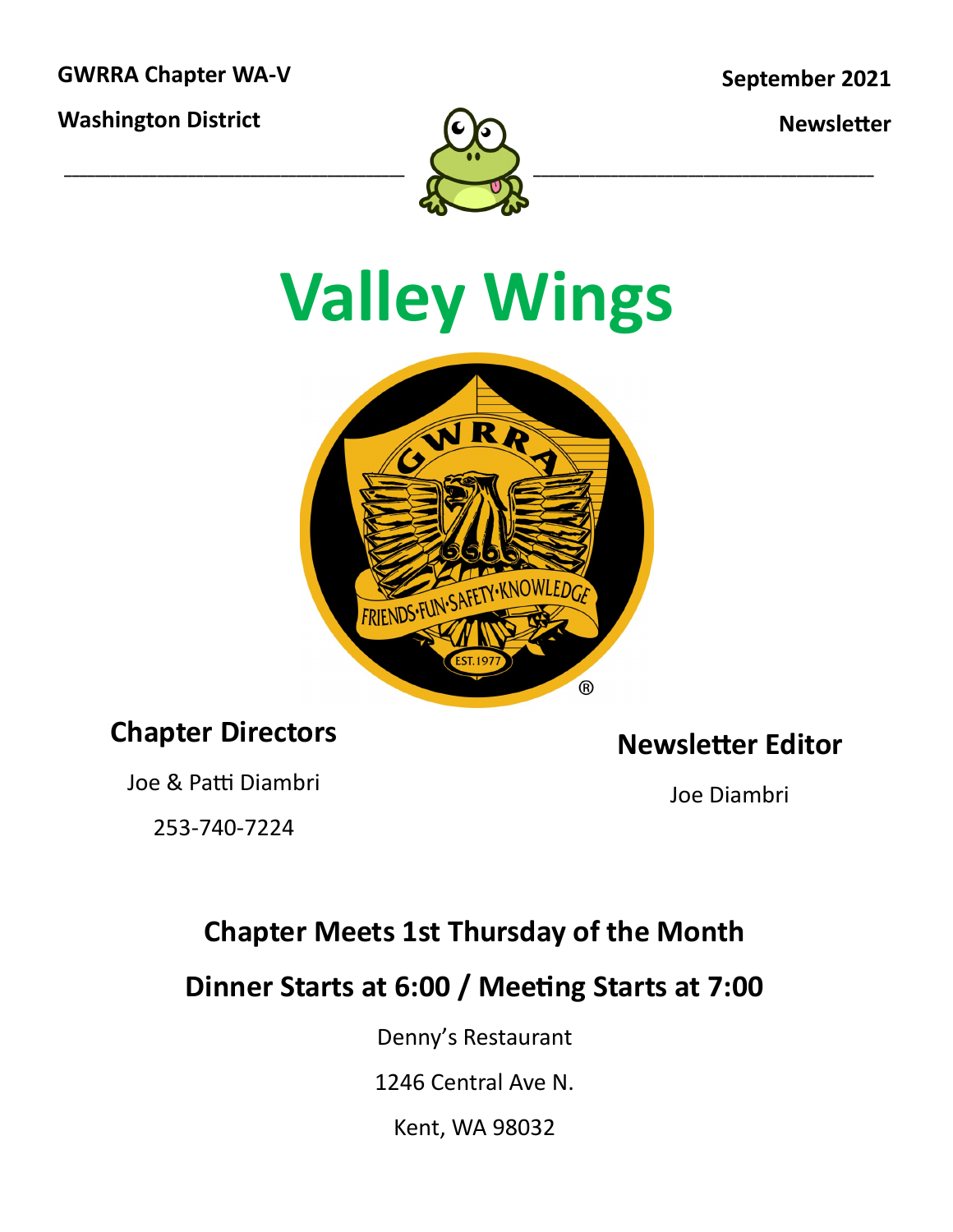## **From The**



Hello again. We had our second meeting last month since our time off due to the pandemic, and had 12 members show up for it! The meeting was short as we didn't have a lot to cover, but one of the things that was one the table is the changing of the director. Yes for those of you that haven't kept up on the news after 8 plus years we are going to step down from the chapter director position. The big problem is when we announced this there was no one that wanted to take over this position so were at a stalemate! Would someone step up or would the chapter have to close up? There was a good amount of discussion on this matter and we even

had Mike Berreman and Garry Alexander representing district there to help talk of the issue! They suggested that we discuss this a bit further at our social later in the month then again at our September meeting. There was talk of the possibility of joining up with Chapter A who has their meetings on Saturday mornings.

Moving on we had our social 2 weeks later at our old meeting area Trotter's Restaurant! We had a small group but a nice gathering which met in the room downstairs where we originally started. Following our dinner, we started a small discussion as recommended by district noting that we would be stepping down. We noted that the step down would be taking place at the end of October, and that we would be more than happy to help as much as possible to whom ever was to step up! Shortly after starting the discussion Jeff and Cindy Duffield spoke up saying that after further thought they would be willing to take over the director position as long as we agreed to be there to help! Guess that means we are ACD's. With that we have noted we will remain in the director position through December but mainly on the sideline so Jeff and Cindy can start taking the reins! We also have a couple talking of taking on the position of ACD as well.

Now with all that said our next meeting September 2nd the changes will be starting as plan is to have Jeff and Cindy start running the show to which we feel there will be not a problem, and transition will be smooth! Come the first of the year they will be taking the chapter over! When this does happen, I ask that everyone in the chapter give them your support in this matter! I have said it before and will say it again, the director job is not the most difficult but it does need support to which I am sure they will get!

See You Thursday Your Short Term Directors

*Joe & Patti Diambri*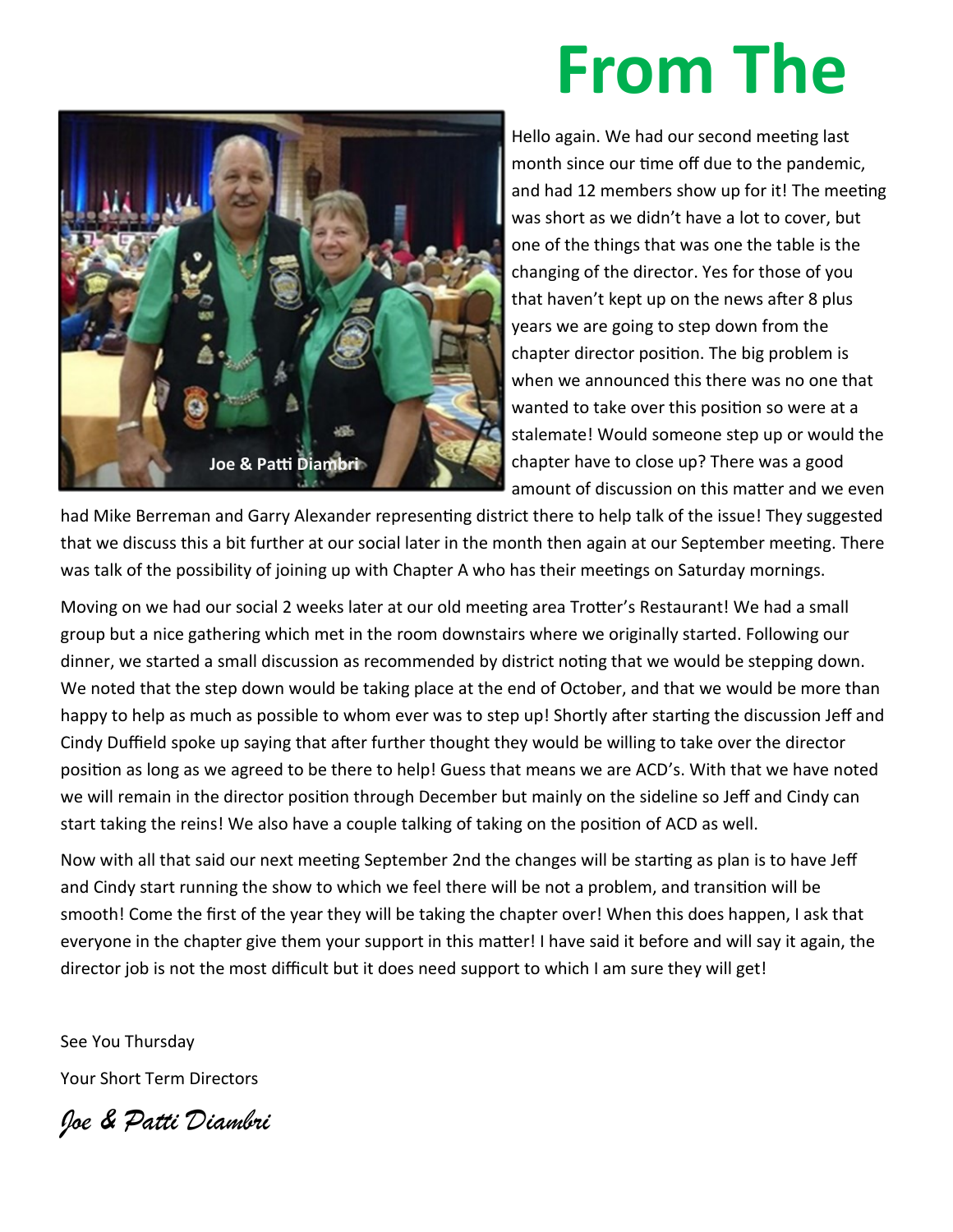# **Assistant Chapter Director**



Smooth Transition

 With the announcement that Joe and Patti were wanting to step down from our Chapter Director position there was a lot of speculation on what was going to happen with the Chapter. A couple years ago, Cindy and I had considered taking over for Joe and Patti when that time came. With the Covid shut down and no activity for over a year, it gave us time to think about a lot of things. We are both very busy with things other than GWRRA stuff and has been hard to squeeze in all the activities we would like to participate in. I have new commitments with a business I am

doing now and I can't give up too much of my time to these fun activities. We are trying to get set up for retirement, we have a few years to go until we can join that club. After much thinking and soul searching we have made a commitment to step up for the good of the Chapter and keep it going.

 Now we have some time to make a smooth transition as Joe has agreed to not leave us floundering. We will need all the Chapter members to pitch in and help in our success. Our main priority will be to keep our fun going with activities and rides for all of us to enjoy.

 The social we had at Trotters was good with the small room downstairs all ours. We had a good turnout and with our announcement that we would be willing to be the new Directors, the discussion after the meal was short. Some decisions will need to be figured out, like do we change to a Saturday Morning meeting time? It could exclude some people and we don't want to do that. There are advantages to having the meeting on a Saturday morning like more visitors from other Chapters could join us, and a ride after. Give it some thought and come with some ideas to our upcoming gatherings.

 As Cindy and I assume the Director position in the months to come, we hope we can live up to the expectations of all of you.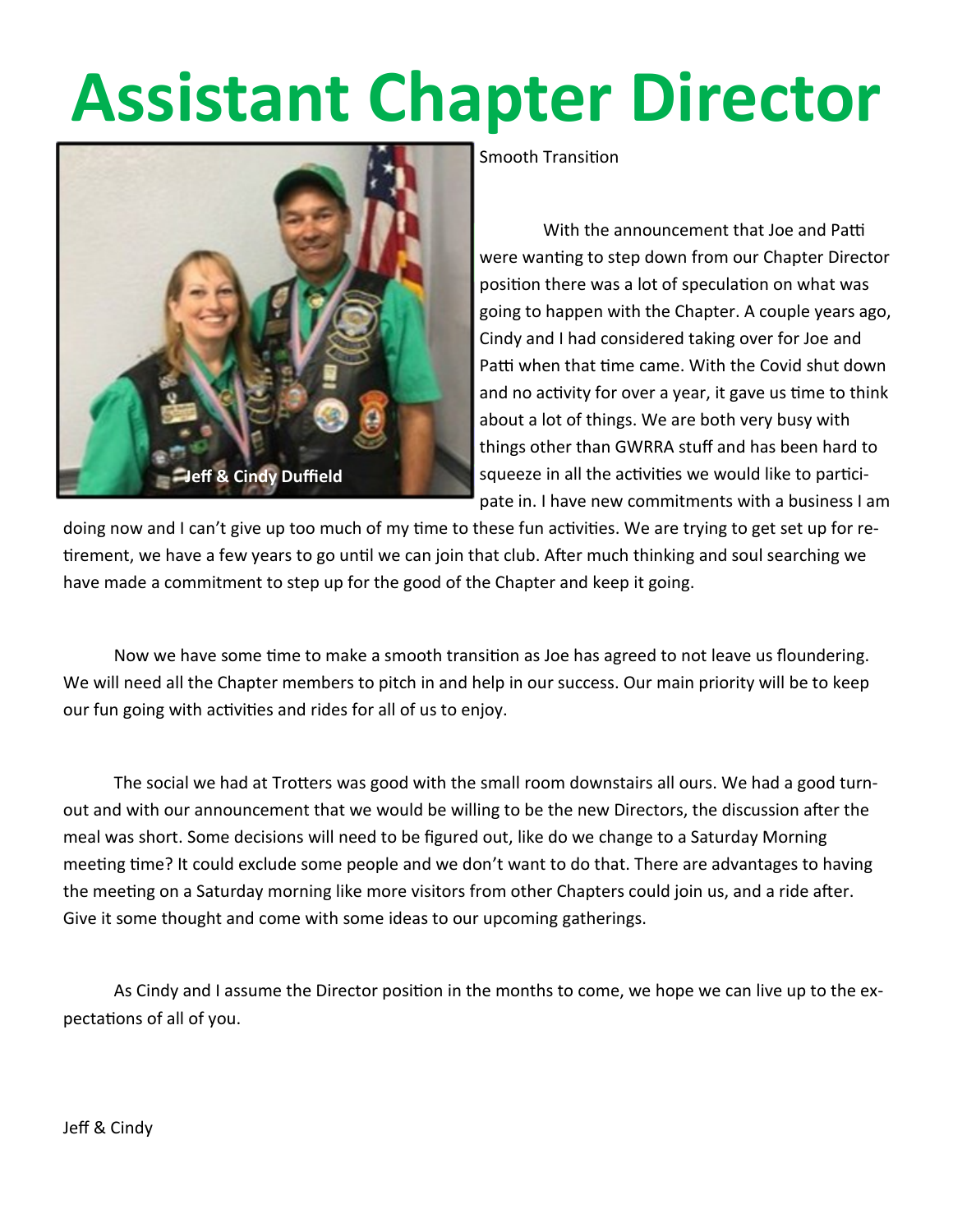## **Technical Advisor**



Nothing Available At Publishing time

### **Ride Coordinator**



From the Ride Coordinator, we are still riding! Chapter visitation and multi-chapter group have become the norm. On Sunday July 18th we rode with Chapter I from Lacy to Carbonado. On Saturday July 31st we rode the Chapter A 5 Aces Ride to Liberty, Washington for pie and Ice Cream. On Sunday August 1st we rode with Chapter A to Miner Burger in Yakima. On Saturday, August 21st we rode with members of Chapters A, I and former Q to the Chapter O Whale 'O of Picnic.

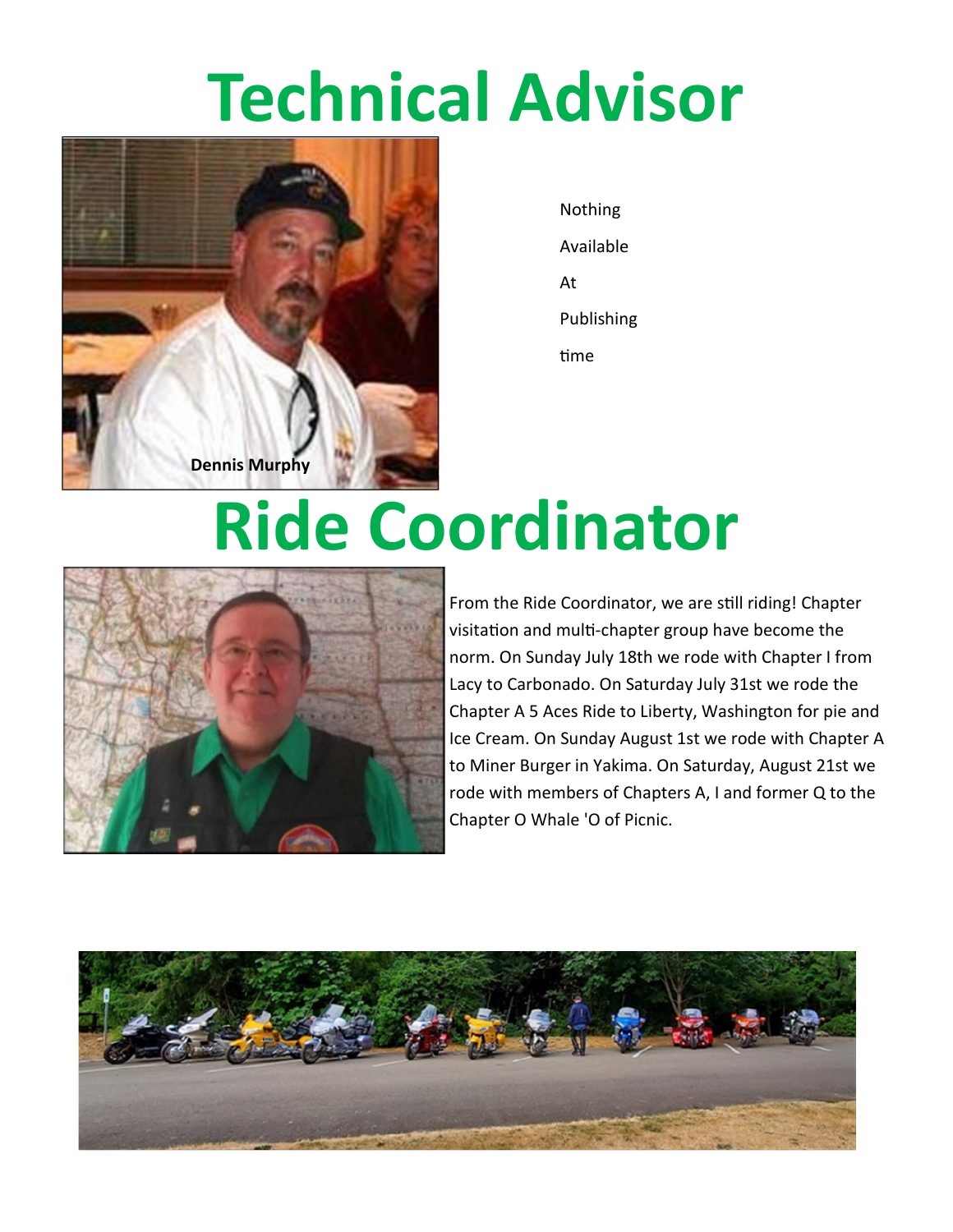## **Motorist Awareness**



#### **OBVERSATIONS**

I've traveled more than a thousand miles since my last month's article. While that may not seem like much for some people, it is a different situation for someone who is retired and might be spending their time on the back porch sipping a liquid refreshment.

As we travel we see many unsafe practices by other drivers. I would like to touch on a couple that I've come across just in this past month. Some of these are really scary.

First, let's look at passing. We all know about double

yellow lines and what they mean. Evidently that doesn't apply to some people. I saw a driver cross those lines, going around a corner and even forcing oncoming vehicles to the side of the road so as to prevent a collision. I also witnessed another driver passing a vehicle while traveling up a hill. Fortunately, no one came over the crest.

Secondly, I would like to mention tailgaters. Now, these are not the people who get all scythed up before a football game. No, they are the ones who are almost riding along with you in your trunk. I've had people so close to the back of my pickup that their headlights were hidden by my tailgate. If I needed to make an emergency stop you can only imagine the scene. I try to apply the 3 second rule as I follow the vehicle in front of me. I really wish others who follow me would do the same.

Be safe, enjoy the day.

Vic Parr

WAV Motorist Awareness Advocate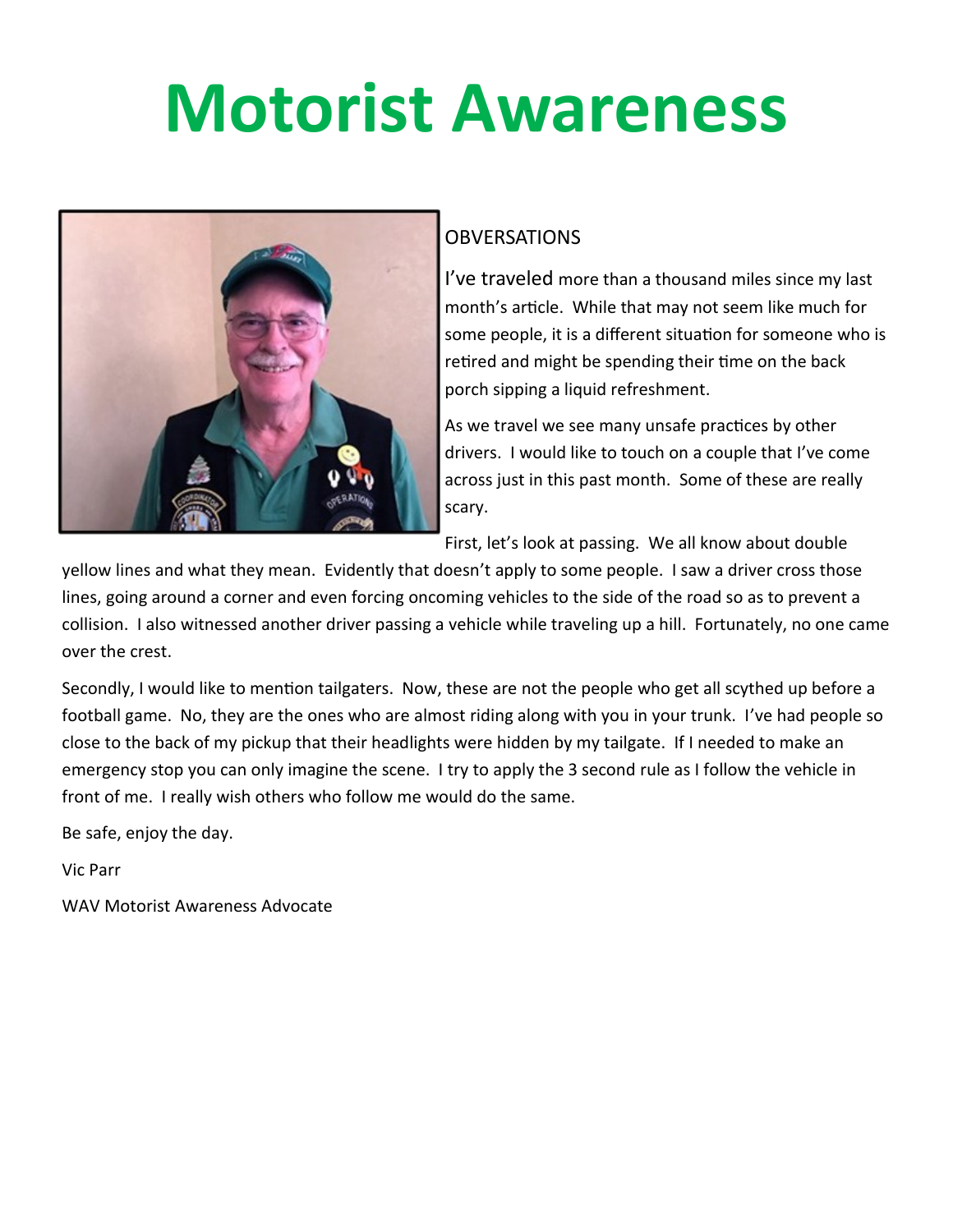# **Birthdays & Anniversaries**



#### **September Birthdays**

1st Steve Cotes

14th Carmi Jorgenson

27th Nancy Johnson

#### **September Anniversaries**

None



@wondercliparts.com